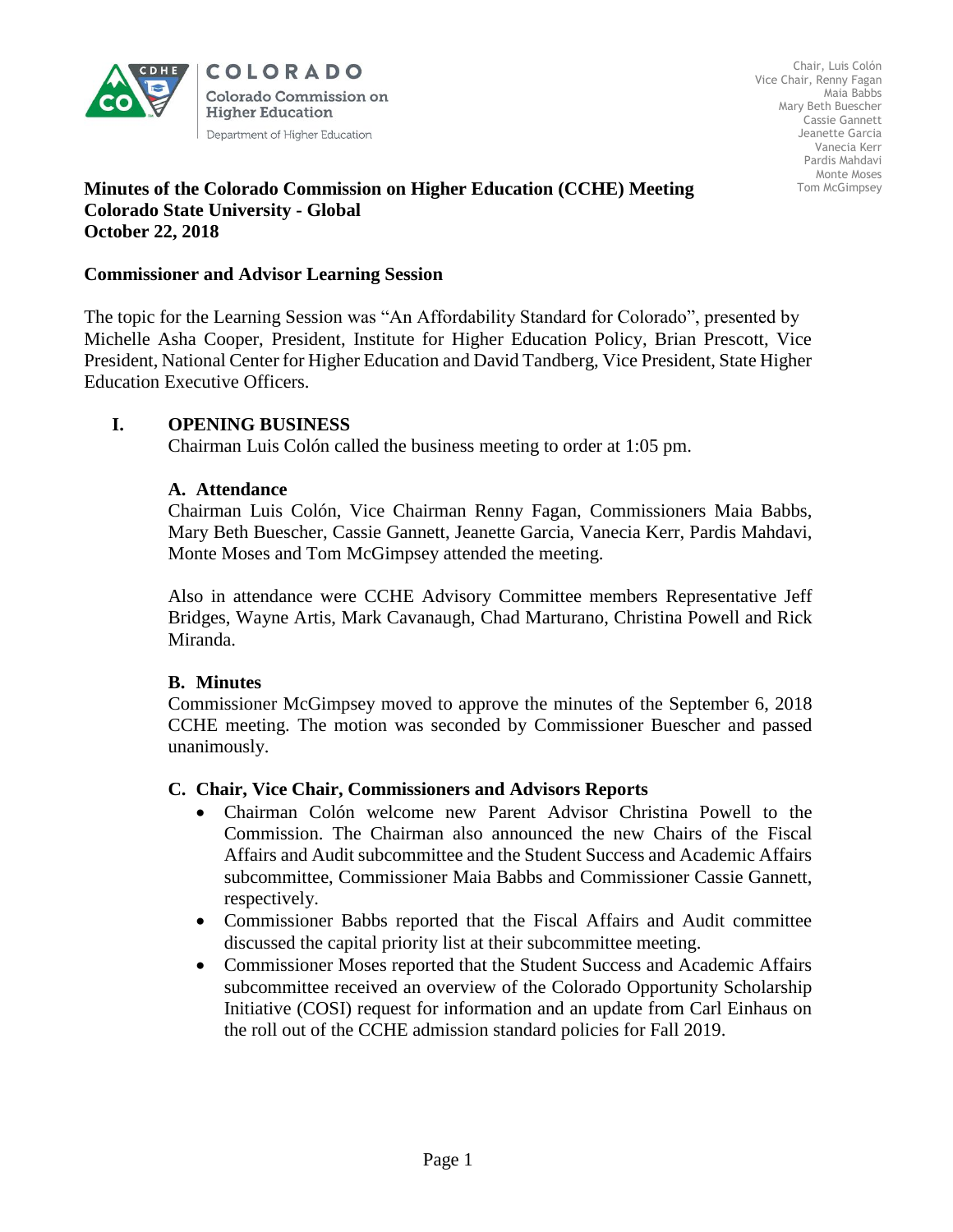## **D. Executive Director Report**

- Executive Director Baer reported the Governor gave a speech at CSU in Ft. Collins to a business audience about reaching our attainment goals through erasing equity gaps.
- He announced the second nursing convening would take place November  $2<sup>nd</sup>$ .
- Dr. Baer stated that he will meet with the Governor's office next week to discuss legislative agenda items and the budget release on November 1. He has been in discussions with legislators and institutions about the funding formula for higher education.
- Dr. Baer told the Commission the Joint Budget Committee hearings for higher education will be the second week in January 2019.
- Dr. Baer discussed CCHE authority and gave the Commissioner a draft handout of the initial research by staff having gone through statute looking for areas when the Commission could take more action.
- Funding for College in Colorado (CIC) will run out in January 2019. An RFP was issued a few months ago for new platform. CIC received two very comprehensive proposals, and last week conducted all-day interviews with two vendors.
- Dr. Baer announced a Governing Board convening on December  $11<sup>th</sup>$ . The attendees will be the Commission and the state institution's governing boards. The Lt. Governor will also attend. Legislation passed last year requires all state boards to undertake some training.
- He also announced that the department received the next round of funding for the federal Gear Up grant. The grant is for seven years. In addition, the department has applied for a new grant from the Department of Labor to expand apprenticeship programs.
- Dr. Baer asked Lindsay Sandoval to brief the Commissioners about College Application Month.

## **E. Public Comment**

Brandon Thierry, an elected representative of the State Student Advisory Council, announced that the Council strongly supports COSI and other similar programs, as they give extra financial aid to students.

## **II. Discussion Item**

**A.** Affordability Standard Discussion - Katie Zaback and Andrew Rauch led a discussion on the information provided to the Commissioners at the Learning Session. Commissioner Moses suggested that the department move forward on defining a process for creating an affordability standard.

## **III. Campus Welcome and Master Plan Progress**

Dr. Becky Takeda-Tinker, President of CSU Global welcomed the Commissioners to the campus and talked about how CSU Global addresses *Colorado Rises.*

## **IV. Consent Items**

- *A.* **Recommendation for Approval of Revisions to Commission Policy I, E: Statewide Remedial Education Policy: Accuplacer Next Generation Scores** – *Dr. Kim Poast*
- **B. Degree Authorization Act – Recommendation of Approval for the Renewal of Authorization** – *Heather DeLange*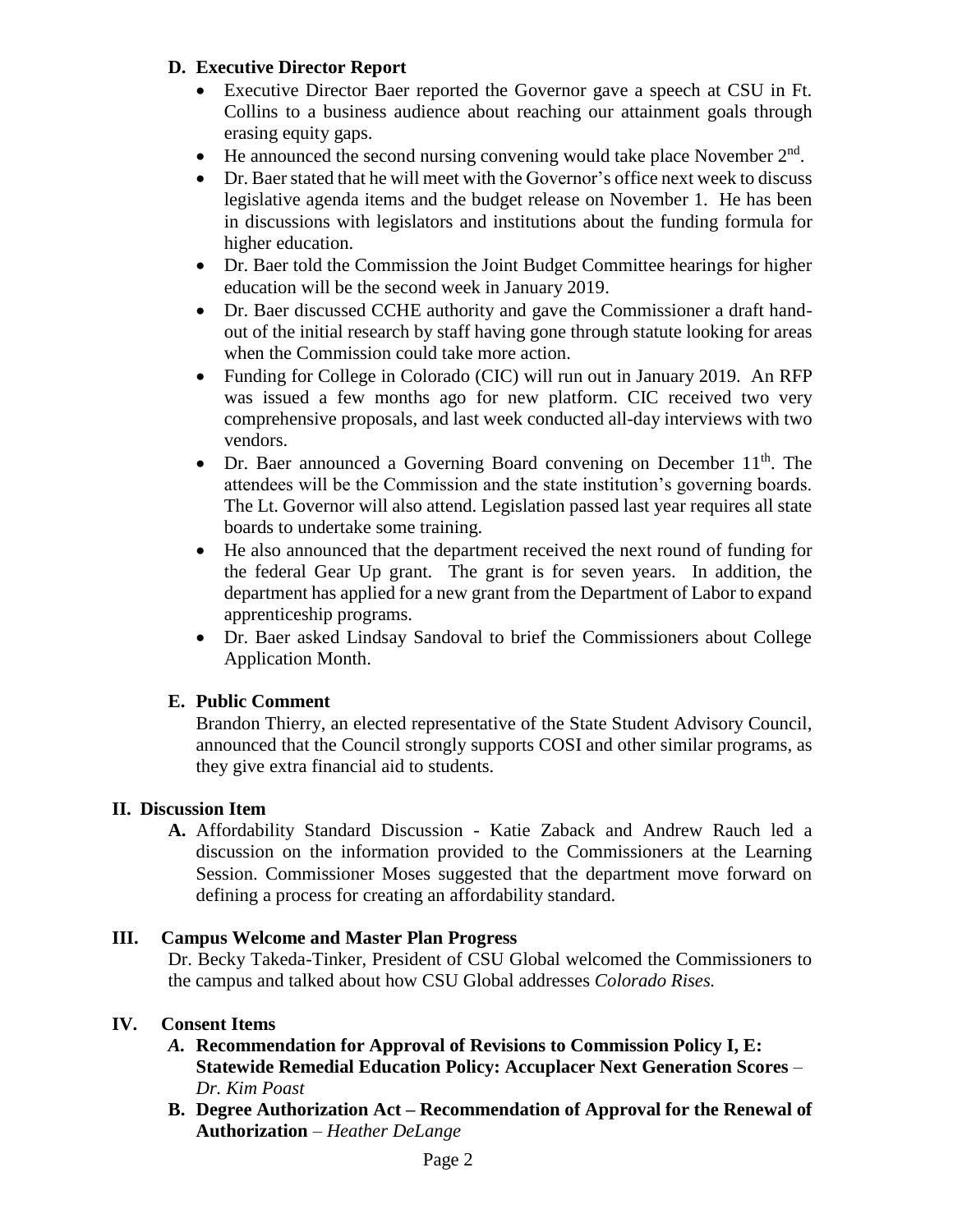## **C. Degree Authorization Act: Recommendation for the Approval of Global Prayer School Request for Authorization as a Religious Training Institution/Seminary –** *Heather DeLange*

**D. Two-Year Cash Funded Capital Program List Amendment – Pikes Peak Community College** – *Lauren Lopez*

 Commissioner Buescher moved to approve consent items A though D. The motion was seconded by Vice Chair Fagan and unanimously passed.

# **V. Action Items**

#### **A. Proposed Additions to CCHE Policy I, Part N: Process to Seek a Concurrent Enrollment Service Area Exception** – Carl Einhaus

Mr. Carl Einhaus, Senior Director for Student Success and Academic Affairs, provided a brief overview of the proposed changes to the Service Area policy to accommodate the changes described in HB 18-1052. The legislation provided a clear and consistent service area exception process for local education providers (LEP) to access specific courses and programs through Concurrent Enrollment if the institution of higher education (IHE) within their service area will not or cannot offer the course or program. An interactive PDF form was created to facilitate the process. Both the changes to the service area policy and the creation of the form were made in consultation with staff involved in Concurrent Enrollment at LEP's, IHE's and the Colorado Department of Education.

Commissioner Moses asked if there were any known concerns with this change from IHEs. Mr. Einhaus responded that there were no known or expressed concerns with the changes. Chairman Colon asked for a reminder as to why HB 18-1052 was introduced. Mr. Einhaus explained that exceptions already existed, but challenges and tensions sometimes manifested as the process was unclear and inconsistent. Additionally, the changes can assist in the efforts of access to Concurrent Enrollment.

Commissioner McGimpsey moved to approve the proposed changes to CCHE Policy I, Part N. The motion was seconded by Commissioner Garcia and unanimously passed.

# **B. Fiscal Year 2019-20: New and Continuing State-Funded Capital Projects and Priority List** – Lauren Lopez

Ms. Lauren Lopez, Lead Finance Analyst, presented on the Fiscal Year 2019-20 new and continued state-funded capital projects and prioritized list. Ms. Lopez recommended approval of a list of the top 20 prioritized projects approved by the Fiscal Affairs and Audit Committee on October 12, 2018.

Per C.R.S. 23-1-106(3), state funded capital construction and renewal projects may not commence until the Commission has approved project program plans. Projects under \$2 million are exempted and must submit a program plan waiver. Ms. Lopez recommended the approval of all new and revised program plans, as well as any program plan waivers associated with capital project submissions.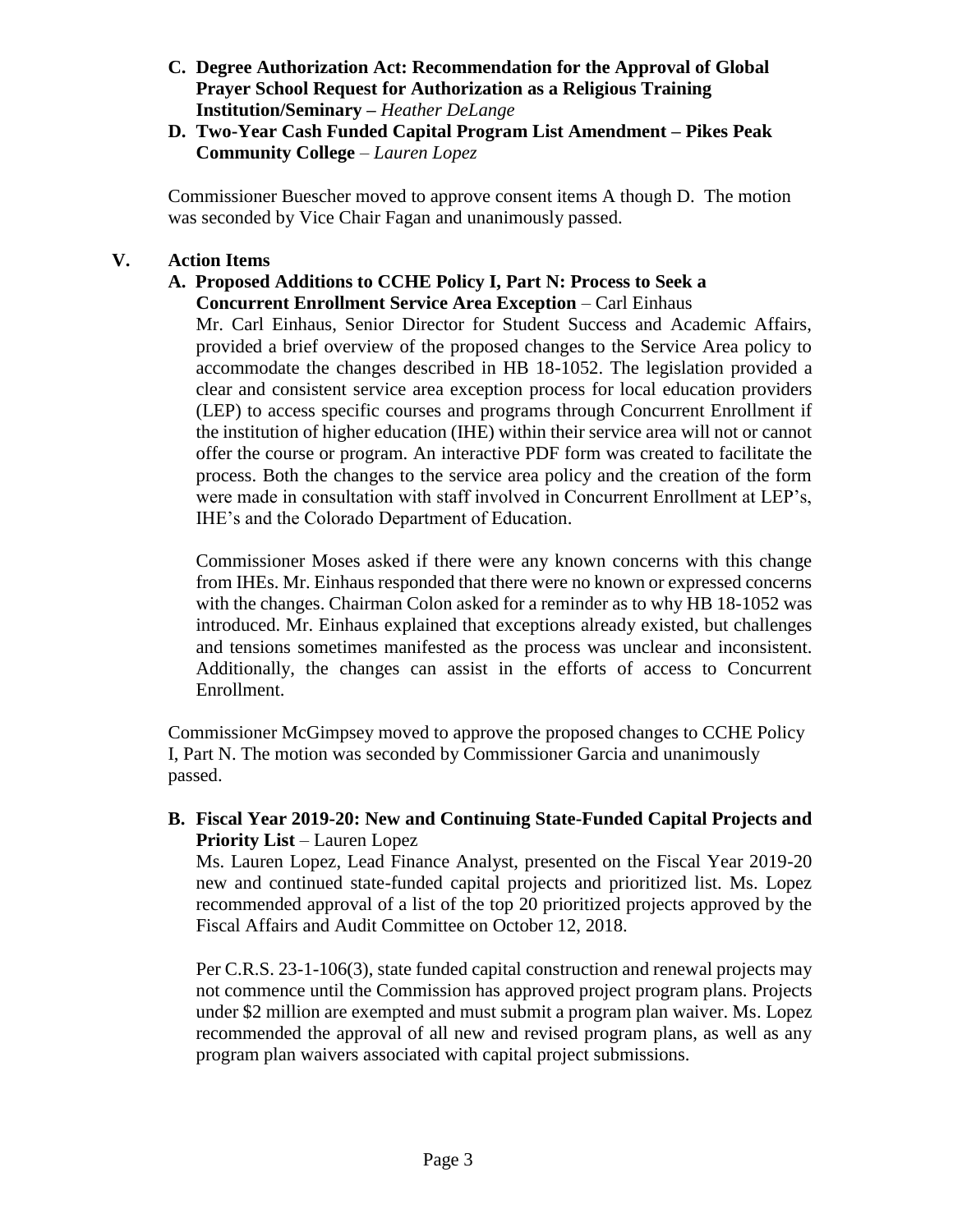Commissioner Babbs moved to approve the priority list, program plans, and program plan waivers. The motion was seconded by Commissioner Gannett and unanimously passed.

- **C. Fiscal Year 2019-20 Budget Request Formula** Lead Finance Analysts Katie Wagnon and Emily Burns, with Budget and Finance Analyst Emma Fedorchuk.
- **D. Fiscal Year 2019-20 Higher Education Funding Allocation –** Lead Finance Analysts Katie Wagnon and Emily Burns, with Budget and Finance Analyst Emma Fedorchuk.

The Budget Team presented on the FY 19-20 budget request scenarios, including details about the three major components of the budget request include: operating, tuition spending authority, and financial aid.

Commissioner Moses asked for confirmation that the tuition matrix tool which was used to calculate potential statewide tuition rate targets, was the same methodology which was used last year, he received confirmation.

Commissioner Babbs asked a question around the presence of non-resident tuition revenue in the core minimum base cost build up, but the lack of recognition of nonresident tuition revenue in the tuition matrix tool as a revenue source to offset the increasing costs.

Commissioner McGimpsey moved to approve the FY 2019 Budget Request. The motion was seconded by Commissioner Mahdavi and unanimously passed.

Commissioner Garcia moved to approve the FY 2019 Funding Allocation Formula. The motion was seconded by Commissioner Buescher and unanimously passed.

## **E. Degree Authorization Act: American Management and Technology School - Request for Provisional Authorization** – Heather DeLange

Heather DeLange, representing the Office of Private Postsecondary Education, presented an action item requesting authorization for the American Management and Technology School (AMTS). AMTS is a new, for-profit, start-up institution seeking to establish its domicile in Colorado. Ms. DeLange explained the process that institutions must go through to come before the Commission with a recommendation for authorization. Ms. DeLange noted that the institution had provided additional information in response to the Commission's questions and concerns at the September CCHE meeting. The narrative provided by the institution gives a clearer explanation of the budget and anticipated breakeven point for the institution.

Commissioner Babbs expressed concern regarding the institution's financial viability and asked how the Commission can be assured of quality of education. Commissioner Mahdavi echoed those concerns and added faculty qualifications to her concerns. Commissioners stated their concern about the fact that provisional authorization allows for instruction and enrollment without additional quality oversight from an accrediting agency. Ms. DeLange reminded